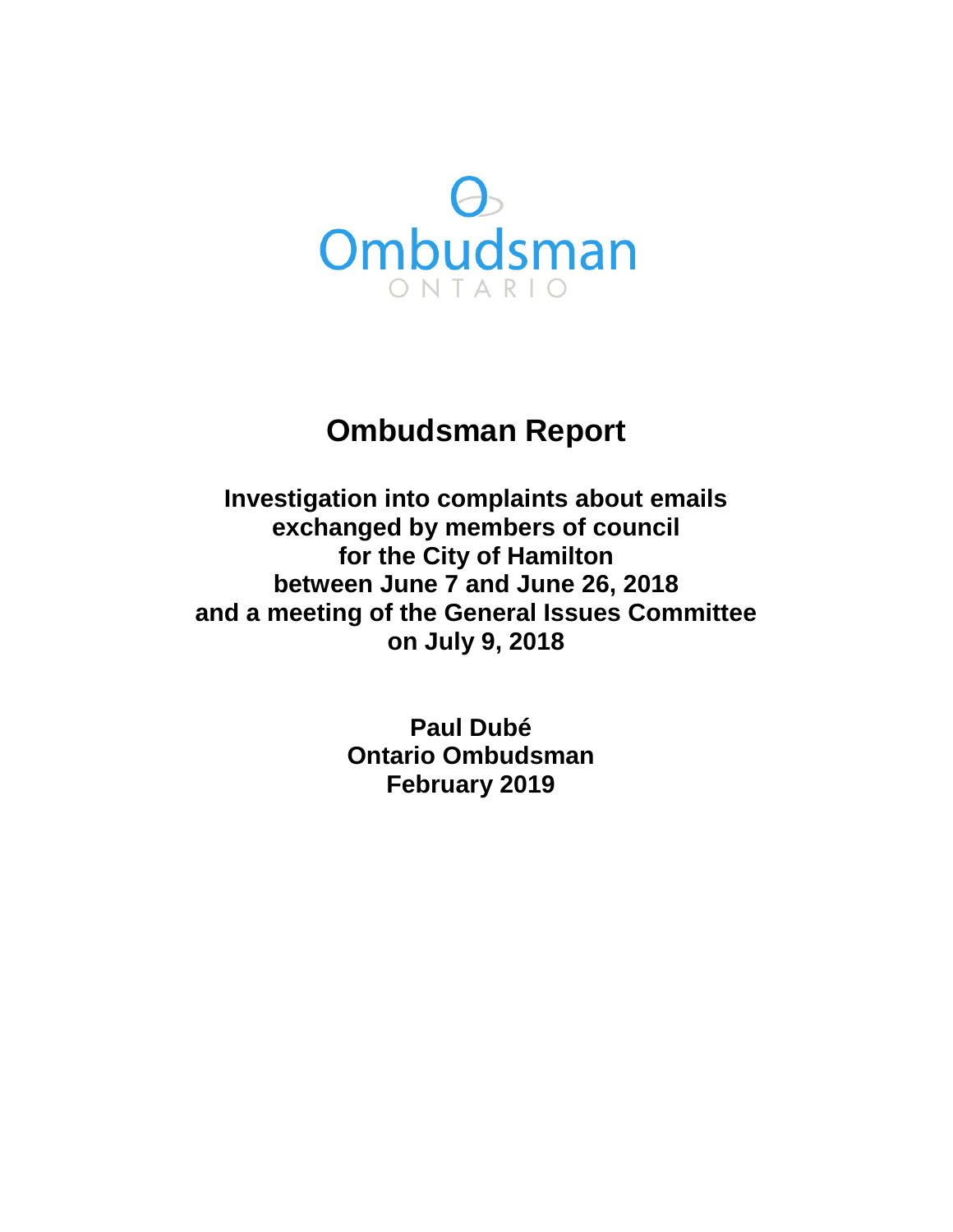# **Complaint**

- **1** My Office received a complaint that members of council for the City of Hamilton exchanged emails between June 7 and June 26, 2018 that did not comply with the open meeting rules in the *Municipal Act, 2001* (the "Act").
- **2** The complaint stemmed from a comment made by a member of council during an open meeting of the city's Governance Review Sub-Committee on June 26, 2018. During a discussion about filling a council vacancy, the council member said he had seen an email from the Mayor about appointing a particular individual to the seat. The complaint alleged that council members contravened the open meeting rules by using email to discuss how to fill the vacant council seat.
- **3** We also received a complaint alleging that there were discussions about filling the vacant council seat during a closed meeting of the city's General Issues Committee on July 9, 2018. The complaint alleged that these discussions did not fit within any of the exceptions to the open meeting rules, and that a vote by council during that closed meeting did not comply with the rules in the Act.
- **4** Under the Act, all meetings of council, local boards, and committees of each of them must be open to the public, unless they fall within prescribed exceptions.

## **Ombudsman jurisdiction**

- **5** As of January 1, 2008, the Act gives citizens the right to request an investigation into whether a municipality has complied with the Act in closing a meeting to the public. Municipalities may appoint their own investigator or use the services of the Ontario Ombudsman. The Act designates the Ombudsman as the default investigator for municipalities that have not appointed their own.
- **6** The Ombudsman is the closed meeting investigator for the City of Hamilton.

### **Investigative process**

- **7** On July 16, 2018, we notified the city that we would be investigating this complaint.
- **8** The City of Hamilton's Ward 7 council seat became vacant after a member of council was elected to the provincial legislature on June 7, 2018. My Office obtained and reviewed all emails exchanged by members of council about the Ward 7 vacancy between June 7 and June 26, when a discussion over email was referenced in an open committee meeting. We reviewed the meeting materials

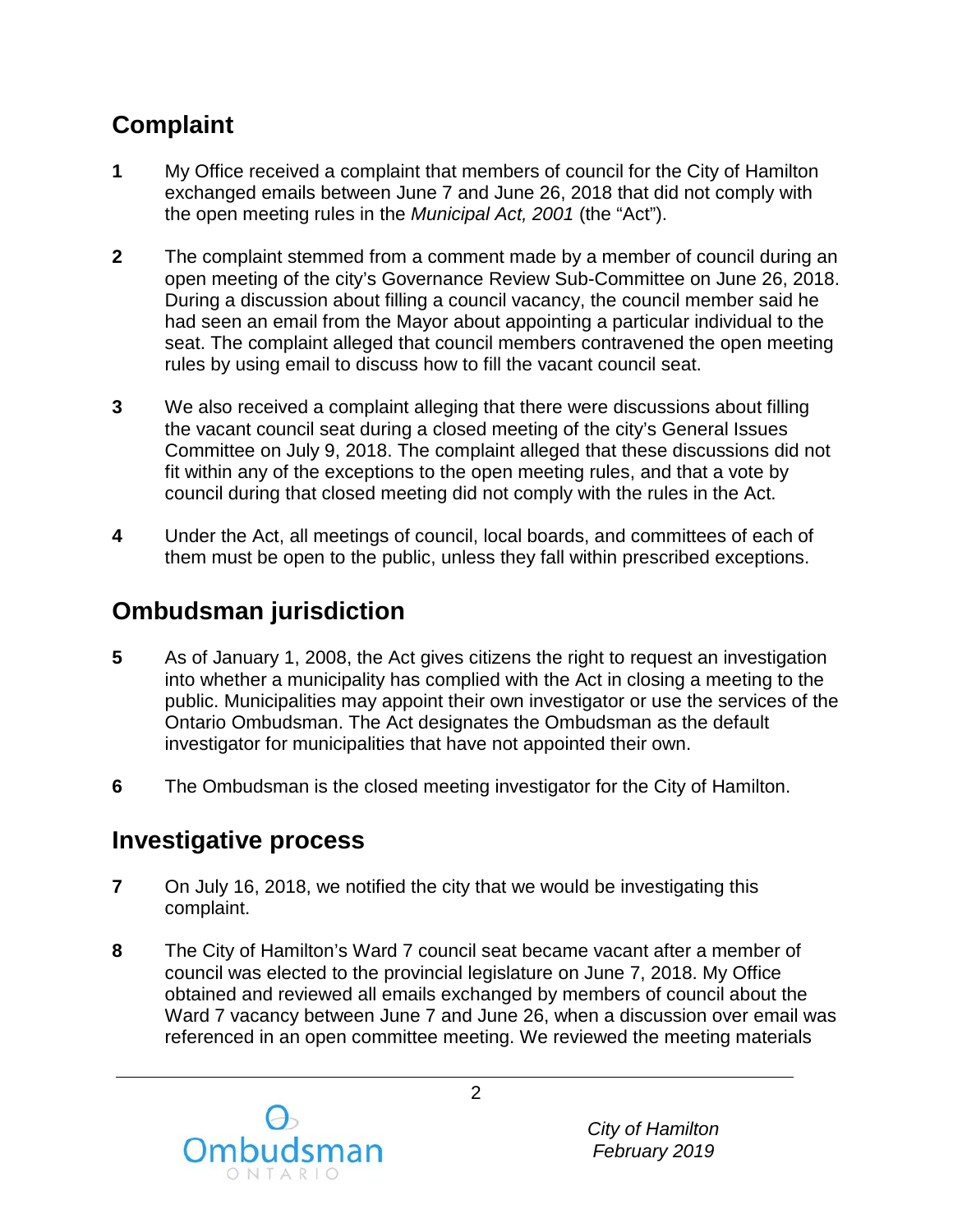and meeting video for the June 26, 2018 meeting of the city's Governance Review Sub-Committee, and spoke with city staff and members of council.

- **9** We obtained and reviewed the agenda and minutes for the July 9, 2018 open and closed session meetings of the General Issues Committee, as well as a confidential report considered by the committee. We spoke with city staff and members of council who were present during the meeting.
- **10** My Office received full co-operation in this matter.

### **Ward 7 council vacancy**

- **11** The city's councillor for Ward 7 resigned her seat on council when she was elected as an MPP in the June 7, 2018 provincial election. The *Municipal Act, 2001* provides that, within 60 days of a vacancy being declared, council must either appoint a new councillor or pass a by-law to call a by-election.
- **12** On June 13, 2018, city council referred a proposed application process to fill the Ward 7 seat to the Governance Review Sub-Committee for discussion.
- **13** At a June 26, 2018 meeting of the City of Hamilton's Governance Review Sub-Committee, a committee member stated:

…I think **I saw an email from the Mayor** that former councillor, who served I believe nine years, three three-year terms… in that very ward, who knows the ward well and according to the mayor was prepared to… for an appointment on the clear understanding that he would not be running in the October election.

- **14** The committee considered two processes available to make an appointment: Council could appoint a qualified person on their consent, or invite applications for the position. Given the proximity of the next municipal election – scheduled for October 22, 2018 – the committee recommended that the Mayor send a letter to the Minister of Municipal Affairs and Housing asking for an exemption from the requirement to fill the vacancy. If no exemption was granted, council would have to take action on the vacancy by August 25, 2018.
- **15** At a council meeting on June 27, council declared the Ward 7 seat vacant and directed the Mayor to send the letter to the Minister. That day, the Mayor wrote to the Minister, asking him to grant the city an exemption from the requirement in s. 263(1) of the Act with respect to filling the council vacancy.

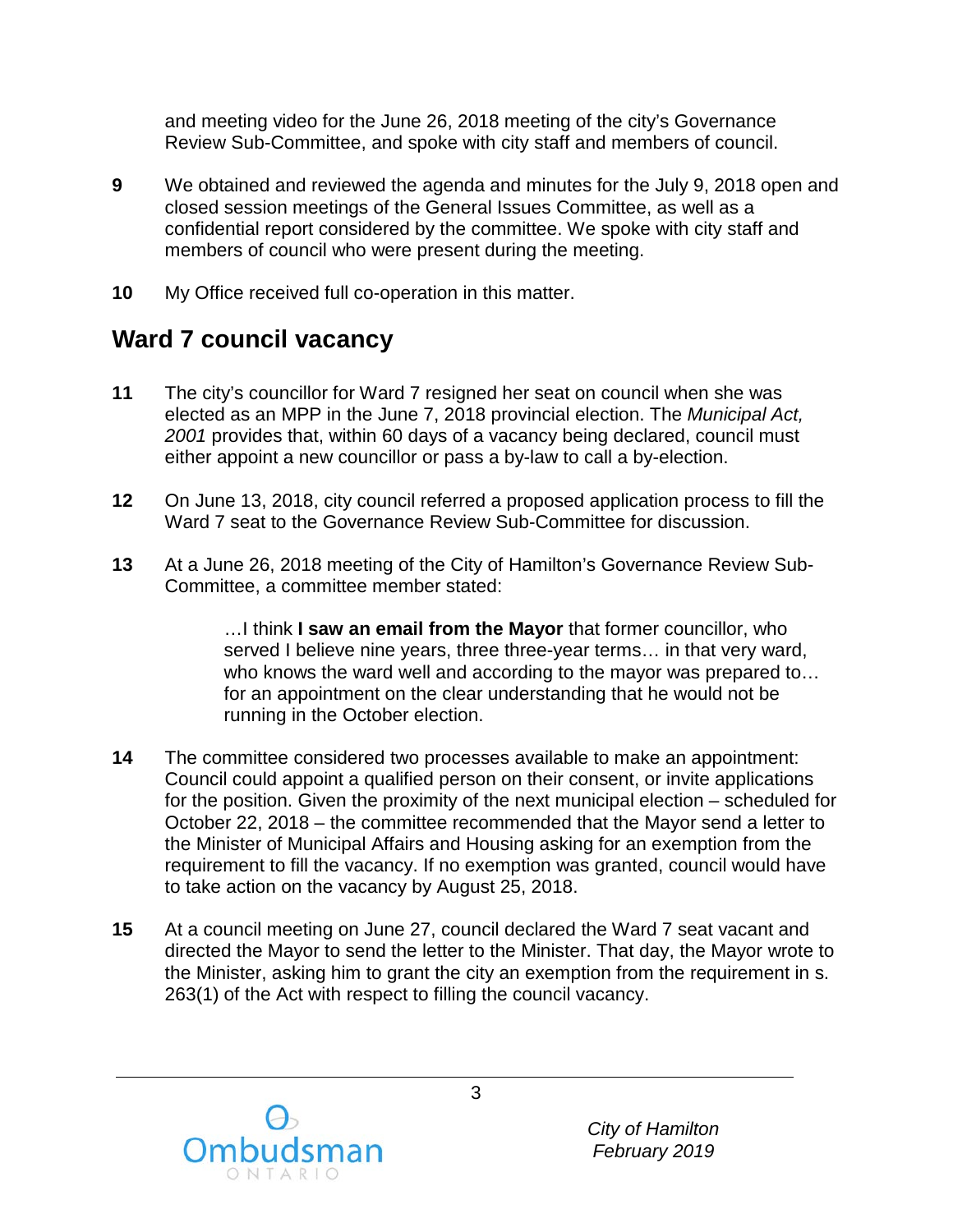- **16** On July 19, the Minister responded by letter, stating that he does not have the discretion to grant an exemption from the requirement to fill the vacancy, as providing such an exemption would require a legislative change.
- **17** At its August 17, 2018 meeting, council appointed the individual mentioned during the June 26 committee meeting to the Ward 7 seat for the remainder of the council term.

### **Emails exchanged regarding the Ward 7 vacancy**

- **18** The complaint to my Office alleged that council held an improperly closed meeting over email regarding the vacant Ward 7 seat prior to the June 26 meeting of the city's Governance Review Sub-Committee.
- **19** Council members and staff provided us with all emails about the Ward 7 vacancy sent or received by council members between June 7 and June 26, 2018.
- **20** On June 11, the Clerk sent an email to senior staff and all members of council setting out information in the *Municipal Act* respecting vacant seats. One member of council responded to all recipients to say that he believed the person appointed to fill the seat should not be permitted to run in the October election. The Clerk responded to all that she did not believe council could restrict someone from running in an election, but that she would look into the matter and respond.
- **21** On June 13, the Mayor sent an email to 14 of the 15 members of council. He stated that, given the need to fill the vacant seat, he had heard the name of a former member of council as a possible interim councillor. The Mayor wrote that the individual would be an excellent choice, given his experience, and that it was his understanding that the individual would not be running in the October election. The Mayor asked councillors to let him know their thoughts and whether anyone else had indicated an interest in filling the vacancy, stating, "…let's get this resolved as soon as possible."
- **22** Two minutes after the Mayor sent his email, one member of council responded to the group that he felt the individual would be a good choice.
- **23** No further emails were exchanged amongst the council members regarding the vacant seat. No consensus was reached over email regarding a candidate to fill the vacancy.



*City of Hamilton February 2019*

4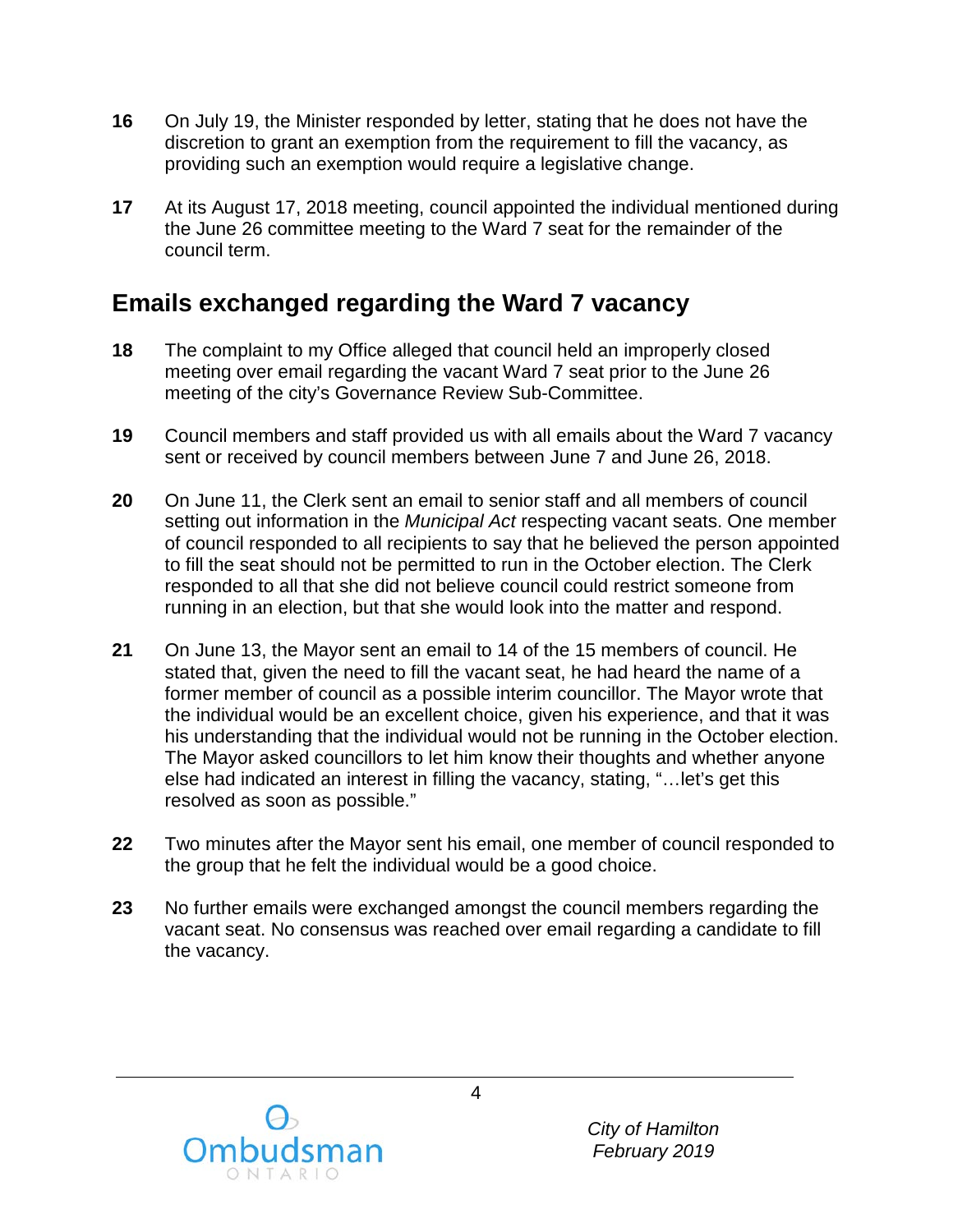#### Analysis

- **24** In order to review this complaint, I first considered whether an exchange of emails can be considered a meeting subject to the open meeting rules.
- **25** The open meeting rules apply only to "meetings" of a council, a local board, or a committee of either of them. The definition of "meeting" in s. 238 of the *Municipal Act, 2001* was changed by Bill 68, *Modernizing Ontario's Municipal Legislation Act, 2017*. As of January 1, 2018, the Act includes the following definition of meeting:

"meeting" means any regular, special or other meeting of a council, of a local board or of a committee of either of them, where,

- (a) a quorum of members **is present**, and
- (b) members discuss or otherwise deal with any matter in a way that materially advances the business or decision-making of the council, local board or committee. [emphasis added]
- **26** Quorum has always been an important factor in determining whether or not a meeting has occurred. The former definition of meeting did not require that members be present in order to form quorum, which meant that a majority of members coming together over email or telephone could form a quorum for the purposes of the open meeting rules.
- **27** The amended definition of meeting specifies that a quorum of members must be **present** in order for a meeting to occur. The words "is present," when given a plain and ordinary interpretation, mean that someone is physically present in a particular place.
- **28** When the change to the definition of meeting was first proposed in Bill 68, the Ombudsman submitted to the Legislative Assembly's Standing Committee on Social Policy that the proposed definition of meeting would not capture meetings held over email or telephone, thus insulating them from scrutiny.<sup>[1](#page-4-0)</sup> No amendment to the definition in the bill was made.
- **29** Black's Law Dictionary defines "present" as:
	- 1. Now existing; at hand <a present right to property>.

2. Being considered; now under discussion <the present appeal does not deal with that issue>.

3. In attendance; not elsewhere <all present voted for him>.

<span id="page-4-0"></span><sup>1</sup> Hansard, Standing Committee on Social Policy, April 11, 2017.



 $\overline{a}$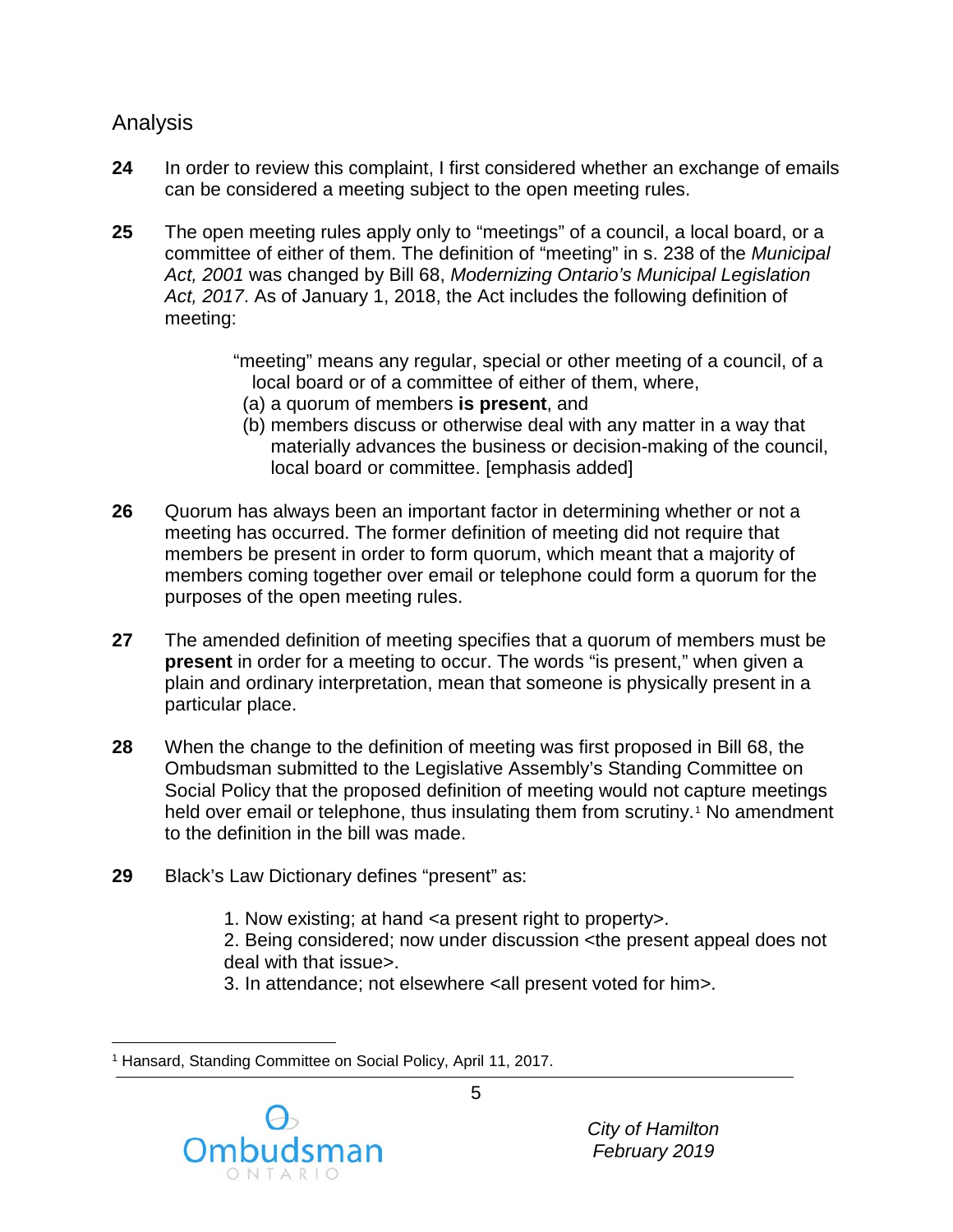- **30** Of these three meanings, the third is the one that is most readily applied to councillors attending a meeting.
- **31** Further, the definition of "quorum" generally implies the physical presence of members of a body. The *Municipal Act* does not define quorum, but Black's Law Dictionary provides that "quorum" means:

The minimum number of members (usu. A majority of all the members) who must **be present** for a deliberative assembly to legally transact business. [Emphasis added]

- **32** A plain language reading of the words "is present," along with the applicable definitions and related definitions in other statutes, suggests that the meaning of the provision does not include meetings where members are not physically present. As the definition of "meeting" now requires a quorum of members to be present, an exchange of email by a majority of members of a body cannot be considered a quorum for the purposes of the definition of "meeting."
- **33** Accordingly, emails exchanged by members of council for the City of Hamilton regarding the Ward 7 vacant seat in June 2018 did not constitute a meeting and were not subject to the open meeting rules.
- **34** Although emails and other remote forms of communication are no longer subject to the open meeting rules, municipalities should continue to strive for transparency and openness, regardless of the medium used to communicate. The open meeting rules exist to bolster the public's confidence in the integrity of local government and ensure that municipal power is exercised in a transparent and accountable manner. The spirit of the open meeting rules calls for discussions that advance council business or decision-making to take place in public, and not over email out of the public eye.
- **35** Municipal councils can only act through by-law or resolution passed during a meeting, and the change to the definition of meeting confirms that a quorum of members must be physically present in order for a meeting to take place. Any exchange wherein council votes, reaches consensus, provides direction or input to staff, or discusses or debates a proposal, course of action, or strategy should be reserved for official meetings of a council, local board, or committee. Offline discussions involving a quorum of members, including over email, should be limited to exchanging information or matters unrelated to municipal business.

### **Meeting on July 9, 2018**

**36** The City of Hamilton's General Issues Committee met in open session at 9:30 a.m. on July 9, 2018, in council chambers.



*City of Hamilton February 2019*

6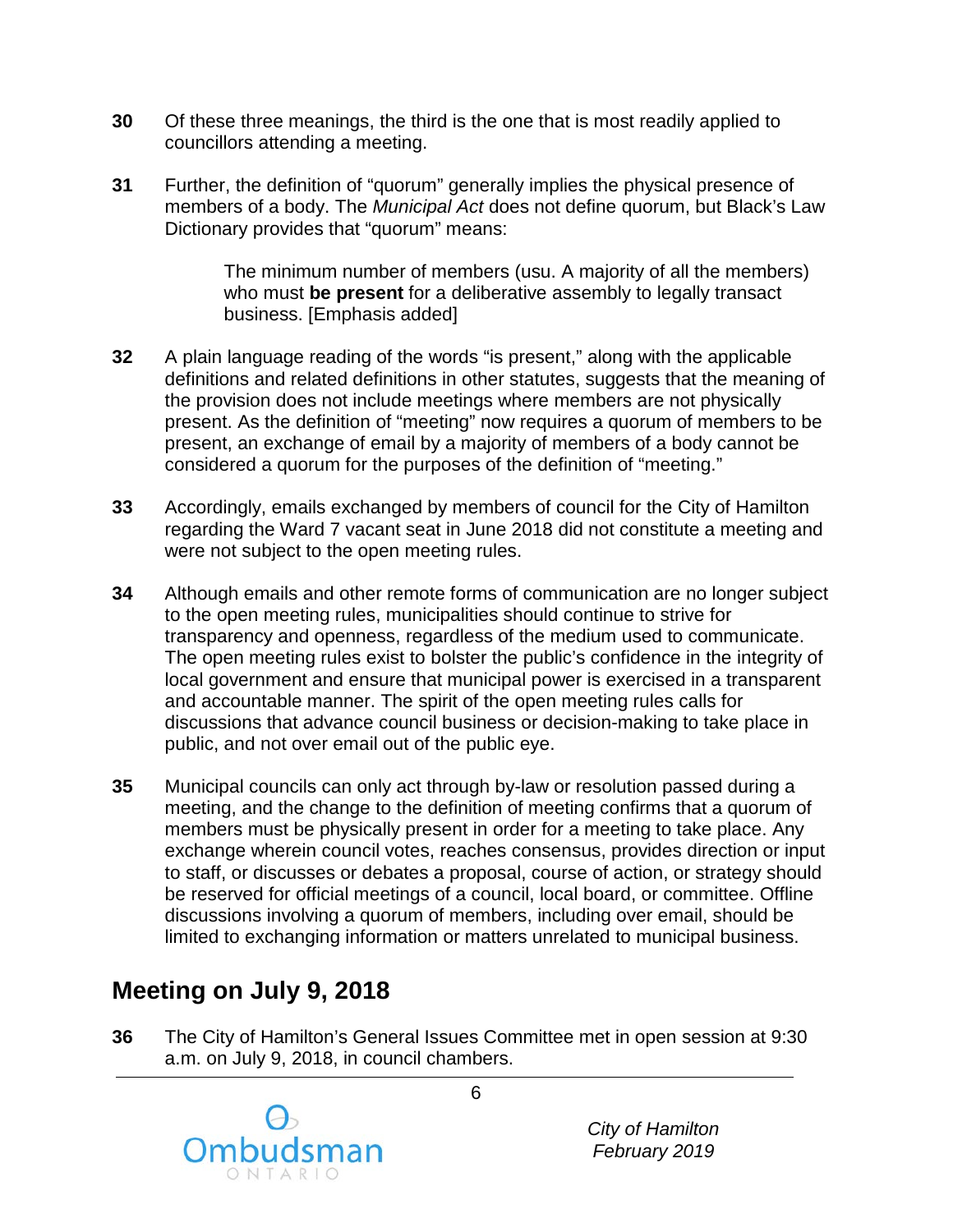- **37** The committee passed a resolution to go in camera to discuss items including "Ward 7 vacant seat." The resolution to close the meeting indicated that this matter was being discussed in camera pursuant to the exceptions for personal matters about an identifiable individual, litigation or potential litigation, and advice subject to solicitor client privilege.
- **38** While in camera, council received and discussed legal advice from the City Solicitor, including a written report. The closed session minutes indicate that the solicitor gave an overview of the report, provided legal advice, and answered the committee's questions with respect to the vacant council seat.
- **39** According to the meeting record, and the members of council and city staff we spoke to in the course of this investigation, the committee did not vote with respect to the vacant council seat during the closed session.
- **40** The committee returned to open session and voted that the Ward 7 vacancy matter remain confidential. The Deputy Mayor advised the public that council had written to the Minister of Municipal Affairs regarding the vacant seat, and that there were two staff members working in the Ward 7 office to address any public inquiries.

#### Analysis

- **41** The exception in s. 239(2)(f) of the Act permits council or a committee to discuss advice subject to solicitor-client privilege in camera. In order for this exception to apply, legal advice must be communicated between a client and their solicitor, and must be intended to remain confidential.<sup>[2](#page-6-0)</sup>
- **42** During the closed meeting on July 9, the City Solicitor provided the committee with legal advice regarding the Ward 7 vacant seat. The discussion fit within the exception for advice subject to solicitor-client privilege. Accordingly, I need not consider the applicability of the other exceptions cited by the committee.
- **43** The complaint to my Office also alleged that council improperly voted regarding the Ward 7 vacancy during the closed meeting on July 9. The closed session minutes indicate that no vote was taken regarding the vacant seat during the closed meeting. City staff and members of council confirmed that no vote was taken or decision made by council regarding the vacant seat during the July 9 closed meeting.

<span id="page-6-0"></span> $\overline{a}$ <sup>2</sup> *Solosky v. The Queen*, [1980] 1 S.C.R. 821.